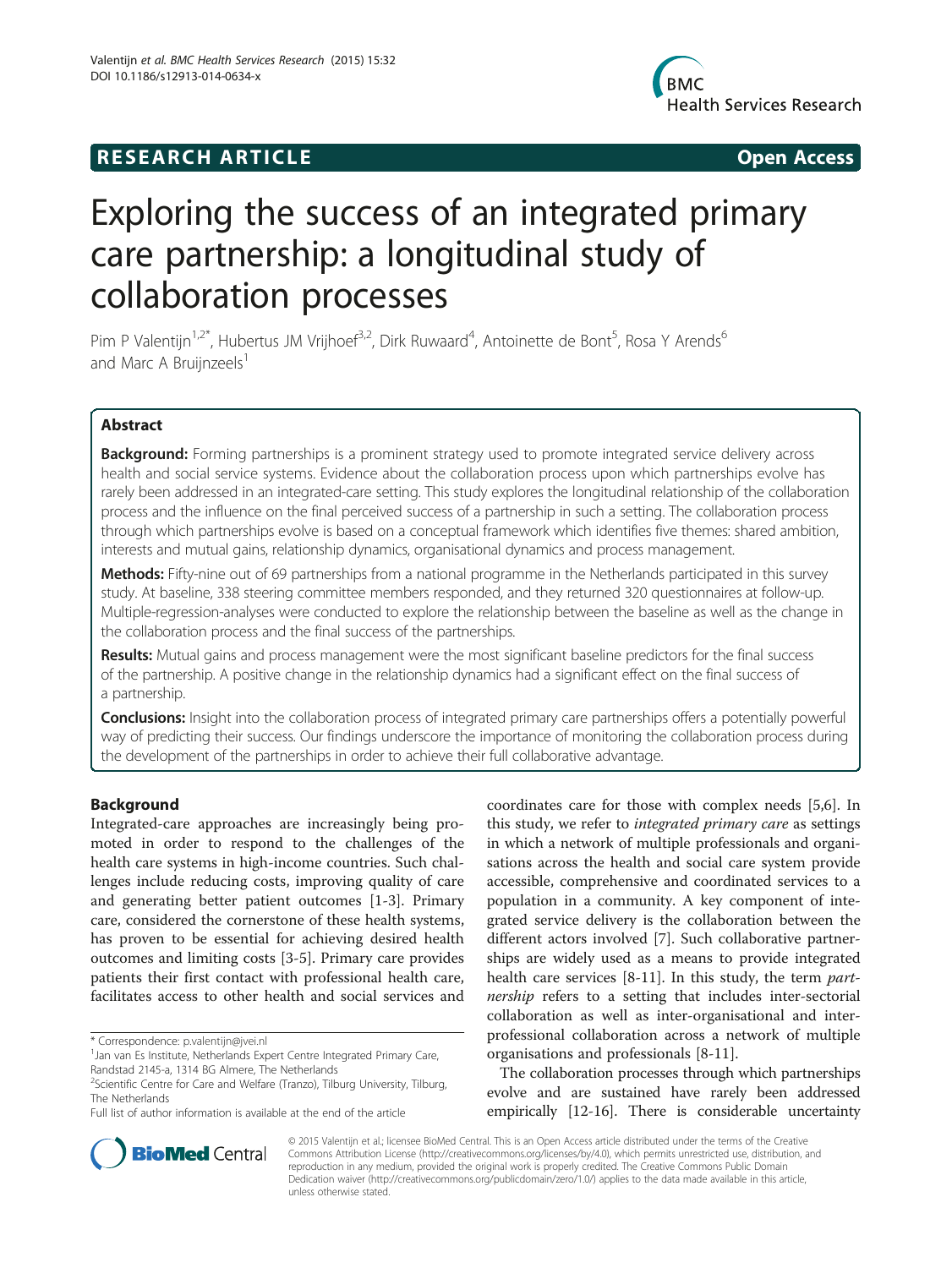<span id="page-1-0"></span>surrounding whether and under what conditions all actors (e.g. health care professionals, managers, and policymakers) involved in the partnership will collaborate [[17](#page-7-0)]. This knowledge is important, as collaborative partnerships are often described as time-consuming, resource intensive, and fraught with challenges [\[18](#page-7-0)-[20\]](#page-7-0). Especially in the health and social care systems, partnerships tend to have a high and often early failure rate [\[18](#page-7-0)]. There is also a lack of empirical evidence showing how the collaboration process influences the success of a partnership over time [[21\]](#page-7-0).

Bell, Kaats and Opheij (2013) [\[22\]](#page-7-0) provided a conceptual framework that consists of five different themes in order to evaluate the collaboration processes of a partnership: 1. Shared ambition (shared commitment of the involved partners), 2. Mutual gains (understanding the various interests of the involved partners), 3. Relationship dynamics (relational capital among the partners), 4. Organisation dynamics (governance arrangements among the partners), and 5. Process management (process steering among the partners). The framework is grounded on a solid base of literature in which the individual themes have been described by various authors. For example, developing a clearly stated shared ambition (e.g. vision and mission) has been emphasized in the literature as an essential aspect of a successful partnership [\[16,23,24](#page-7-0)]. Closely related to the shared ambition theme is the mutual gains approach, which refers to the dialogue about the underlying interests of the partners to provide an ideal win-win solution. Numerous scholars [\[22,25](#page-7-0)-[27](#page-7-0)] have argued that the mutual gains approach is an essential aspect of developing a sustainable partnership. Another important aspect in the current literature is the relational capital among partners, defined as relational dynamics [[16](#page-7-0),[28](#page-7-0)-[30](#page-7-0)]. Various researchers [[29](#page-7-0),[31,32\]](#page-7-0) have argued that close interpersonal ties between the partners can act as an effective mechanism to build mutual trust and respect within a partnership. Alliance literature also suggests that formal governance mechanisms, defined as organisational dynamics, are also essential to developing trust and commitment within a partnership [[16](#page-7-0),[33](#page-7-0)-[36](#page-7-0)]. Finally, a large body of literature has focused on the importance of process management in order to facilitate the complex and delicate nature of forging a collaborative partnership [\[19,22,37](#page-7-0)].

Although extensive literature has suggested the importance of the five themes of Bell et al. [[22\]](#page-7-0), empirical evidence on the impact of these themes on the success of a partnership over time is limited. By developing an understanding of how the collaboration process can successfully be managed, partners can better know in advance whether the partnership will achieve the desired "collaborative advantage" [[38\]](#page-7-0). The aim of this paper is to explore the relationship between the collaboration process and the perceived success of a partnership. This

paper aims to contribute to an understanding of how partnerships can successfully be established and maintained. Given the non-linear, continual change in development of a partnership [[22,39\]](#page-7-0), it seems reasonable to evaluate the collaboration process themes at the start and during the partnership, in order to understand how these themes shape its final success. Therefore, we hypothesised that the perceived degree of success of a partnership is influenced by the presence at baseline of the collaboration process themes and their transformation over time. Specifically, this leads to the following research questions: 1) To what extent do the five collaboration process themes at baseline influence the final success of a partnership? 2) To what extent do changes in the collaboration process themes influence the final success of a partnership? The different themes and their assumed relationships to the perceived success of a partnership are illustrated in our analytical framework (see Figure [1](#page-2-0)).

## **Methods**

## Study design and setting

The present study was a longitudinal study conducted among partnerships enrolled in the national integrated primary care programme Op één lijn in The Netherlands (translated as "Primary Focus") [[40\]](#page-7-0). As an initiative from the Ministry of Health, the programme aimed to stimulate integration through partnerships among local health and social services. Existing and new partnerships were invited to submit a grant application for the development and strengthening of their integrated primary care approach. The following criteria were used by the Netherlands Organization for Health Research and Development (ZonMw) to select and fund 69 eligible partnerships: 1) The subject of the partnership is centred on organisational (re)development aiming towards local multidisciplinary collaboration. The partnership needs to be focused on organisational advancement and processes, not on the organisation of patient care itself; 2) The organisational development aims to provide better quality, accessibility, service, efficiency and/or transparency of care; 3) The partnership focuses on local health and/or social service delivery (in a neighbourhood, village or region); 4) The project team of the partnership is multidisciplinary; 5) The partnership aims to create a sustainable organisational structure after the programme has been completed; 6) Patients or patients' representatives are involved in the partnership; 7) The partnership provides new knowledge about organisational structures and developments in local health care.

Grant applications were assessed for their relevance and quality using the standardised assessment procedure of the ZonMw [\[41\]](#page-7-0).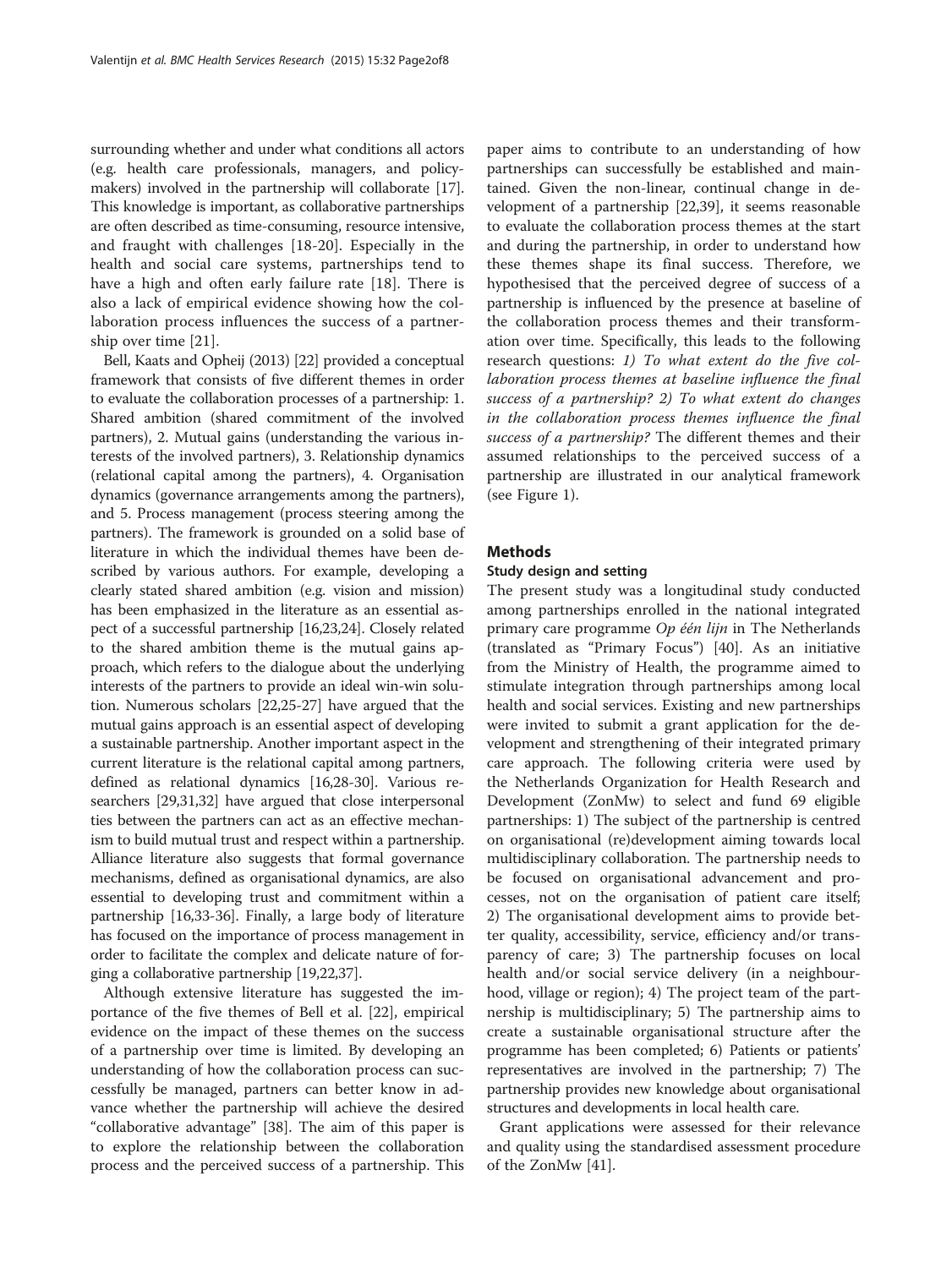<span id="page-2-0"></span>

As part of the programme, the selected partnerships participated in a longitudinal study from 2010 to 2013. For our evaluation, we used data that was collected at the start (T0) and the end (T1) of the funding period of each partnership. The average funding period of the partnerships was 22.9 months (SD: 7.5, range 5–36) and the average time between the program measurement points was 19.5 months (SD: 7.3, range: 6–38). Fiftyeight out of the 69 partnerships (84%) already existed before the start of the program and were operational (e.g. implementing shared agreements) at T0 of the program. To be included in the analyses, partnerships had to meet the following criteria: 1) form an inter/intra-sectorial, inter/intra-organisational and/or inter/intra-professional collaboration among different professionals and/or organisations, 2) provide data on T0 and T1 of the programme measurement points. Based on these two criteria, 59 partnerships out of 69 were considered to be eligible for this study. Ethical approval was not required under Dutch law, as no patients were involved in this study.

#### Data collection procedure

The collaboration process and perceived final success was examined at the strategic level of the partnership. A questionnaire was sent by e-mail at T0 and T1 to all active steering committee members of the partnerships as identified in the original grant application. The mailing list was verified by the coordinator of each partnership. An active steering committee member was defined as any partner who was involved in the administration and strategic decision making processes in order to realise the collaborative objective of the partnership. In order to maximize the response rate, the partnership coordinator was asked to inform the steering committee members about the purpose of the study and the questionnaire. Furthermore, forced answering (e.g. which required respondents to enter a response before they are allowed to

proceed to the next survey question) was used to prevent missing answers. An e-mail reminder was sent after one week to non-respondents. Additional data about the characteristics of the partnership were collected by a semi-structured interview with the partnership coordinator at T0 of the programme. For details about these semi-structured interviews, see "Additional file [1](#page-6-0)".

### **Measurements**

A questionnaire was developed to measure the five collaboration themes, the perceived degree of success of the partnership and to collect descriptive information about the partnerships. The primary outcome measurement was the degree of success of the partnership as perceived by the steering committee members of each of the partnerships. Steering committee members were asked to rate the overall success of their partnership at the end of the evaluation programme on a scale from zero (very bad) to ten (excellent). The five collaboration themes were assessed at T0 and T1. Respondents were asked to indicate the extent to which he/she (dis)agreed with a given statement on a 4-point Likert-scale ranging from 1 (not at all) to 4 (totally). Details of the individual items of shared ambition, mutual gains, relationship dynamics, organisational dynamics and process management are provided in Table [1.](#page-3-0) In addition, the validity of the questionnaire was assessed during the current study.

#### Data analyses

Individual responses were aggregated to the partnership level, as the partnership level was the primary unit of analyses. Respondents with more than 30% of missing answers on the collaboration theme items were excluded, as they had stopped their responses on the questionnaire prematurely. Then, the within-partnership variance was examined in relation to the between-partnership variance by using a one-way analysis of variance (ANOVA). The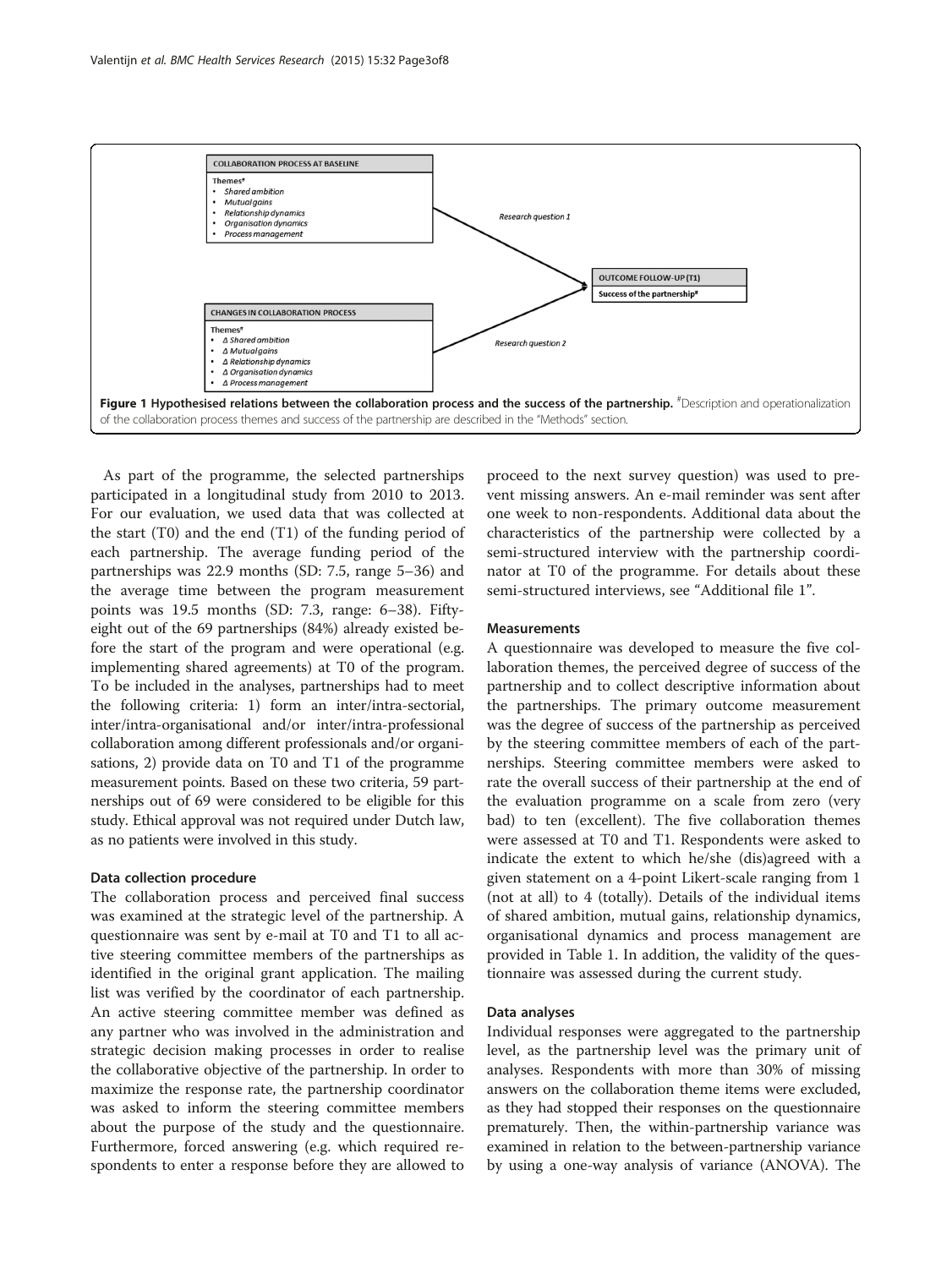| Variable                             | <b>Items</b> | Range    | Cronbach's alpha | Baseline (T0) |           | Follow-up (T1) |      | $\Delta$ (T1-T0/T0) |           |
|--------------------------------------|--------------|----------|------------------|---------------|-----------|----------------|------|---------------------|-----------|
|                                      |              |          |                  | Mean          | <b>SD</b> | Mean           | SD   | Mean                | SD.       |
| Outcome                              |              |          |                  |               |           |                |      |                     |           |
| Perceived success of the partnership |              | $0 - 10$ | <b>NA</b>        | <b>NA</b>     | <b>NA</b> | 7.34           | 0.80 | <b>NA</b>           | <b>NA</b> |
| Collaboration process themes         |              |          |                  |               |           |                |      |                     |           |
| Shared ambition*                     | 4            | $1 - 4$  | 0.78             | 3.49          | 0.27      | 3.49           | 0.27 | 0.01                | 0.10      |
| Mutual gains**                       | 4            | $1 - 4$  | 0.82             | 3.04          | 0.34      | 3.02           | 0.39 | 0.00                | 0.12      |
| Relationship dynamics***             | 4            | $1 - 4$  | 0.73             | 3.20          | 0.26      | 3.27           | 0.36 | 0.03                | 0.11      |
| Organisation dynamics****            | 6            | $1 - 4$  | 0.86             | 3.02          | 0.28      | 3.08           | 0.37 | 0.02                | 0.14      |
| Process management*****              | 4            | $1 - 4$  | 0.80             | 3.04          | 0.29      | 3.11           | 0.36 | 0.03                | 0.13      |

<span id="page-3-0"></span>

|  |  | Table 1 Characteristics of the variables at baseline (T0) and follow-up (T1) |  |  |  |  |  |  |  |  |  |  |
|--|--|------------------------------------------------------------------------------|--|--|--|--|--|--|--|--|--|--|
|--|--|------------------------------------------------------------------------------|--|--|--|--|--|--|--|--|--|--|

NA (not assessed).

\*Items: a) Is the ambition shared among the partners. b) is the ambition attractive for the partners. c) is the ambition aligned with the collaboration strategy of each partner. and d) does the ambition have a personal significance for the key players in the partnership? Single-factor solution with factor loadings ranging from: 0.671 to 0.887.

\*\*Items: a) Do the partners have sincere interest in one another's interests. b) do the partners have a dialogue about one another's interests. c) are the partners willing to negotiate with one another. and d) does the partnership create value for each of the partners? Single-factor solution with factor loadings ranging from: 0.694 to 0.877.

\*\*\*Items: a) Do the partners have the personal ability to connect. b) does the group processes consolidate the partnership. c) do the partners trust one another. d) is leadership being demonstrated. and e) is leadership being granted? Two-factor solution indicated that item e) did not demonstrate salient factor loading (i.e. > .40). After excluding item e) a single-factor solution with factor loadings ranging from 0.647 to 0.811.

\*\*\*\*Items: a) Is the structure of the partnership aligned with the partners' objective(s). b) is the direction of the partnership aligned with the partners' objective(s). c) can the partnership count on the support of the management/professionals and stakeholders. d) are the agreements of the partnership clear. e) are the agreements being fulfilled by the partners. and f) does the partnership realize the proposed objective(s)? Single-factor solution with factor loadings ranging from: 0.669 to 0.841.

\*\*\*\*\*Items: a) Is there a thorough phasing for the planning of the partnership. b) is the shared ambition of the partnership being realised. c) is the attention of the partners balanced between the content and process of the partnership. d) are the roles clearly divided within the partnership. and e) is the collaboration process clearly directed? Two-factor solution indicated that item b) did not demonstrate salient factor loading (i.e. > .30). After excluding item b). a single-factor solution with factor loadings ranging from 0.683 to 0.846.

ANOVA test was conducted to determine if it was justifiable to aggregate the individual responses to the partnership level [\[18,42\]](#page-7-0). Partnership-level scores were obtained by calculating the scale score for each respondent and then taking the average score of all the respondents within a partnership [[18](#page-7-0)]. Next, the validity and reliability of the collaboration theme subscales at baseline were tested at the partnership level. To test the construct validity, we performed an exploratory principal-component factor analyses with varimax rotation on all of the five subscales [[18](#page-7-0)]. A factor loadings threshold of > .40 was applied to identify items that cluster together [\[43](#page-7-0)]. In addition, a Cronbach alpha of > .70 was used as threshold for the reliability of each subscale [[43\]](#page-7-0). Changes in collaboration process were calculated as follows: (scores on T1 – scores on T0)/scores on T0.

Bivariate relationships between the variables were estimated using Pearson correlation coefficients (r).

Multiple regression analyses using forced entry were conducted to answer both research questions. Separate analyses were conducted as the sample size limited the number of independent variables that could be included in the model. The variance inflation factor (VIF) was assessed with a threshold of  $\leq 10$  for acceptable collinearity [[43](#page-7-0)]. To answer the first research question, the association between the collaboration process at baseline and perceived success was examined. A separate regression analysis was conducted to examine the second research question regarding the change in collaboration process. The significant baseline and change variables of the previous analyses were used in a final regression analysis.

Because of the exploratory nature of this study, p-values between .05 and .10 were considered suggestive for an association, and correlations with a  $p$ -value less than .05 were considered as statistically significant [\[18](#page-7-0)]. Data analyses were performed using SPSS version 21 for Windows (IBM Statistics).

## Results

## Sample characteristics

Fifty-nine out of the 69 enrolled partnerships (86%) met the criteria for inclusion. Table [2](#page-4-0) shows the general characteristics of the 59 partnerships at baseline. The overall individual response across these partnerships was 75% (338 out of 450 questionnaires) at T0, and 75% (320 out of 426 questionnaires) at T1. Seventeen respondents at T0 and 16 respondents at T1 missed > 30% of the collaboration theme items and were excluded, resulting in 321 respondents at T0 and 304 at T1.

#### Preliminary analyses

The within-partnership variance was significantly less  $(p \leq .01)$  in relation to the between-partnership variance for the collaboration process variables and the success of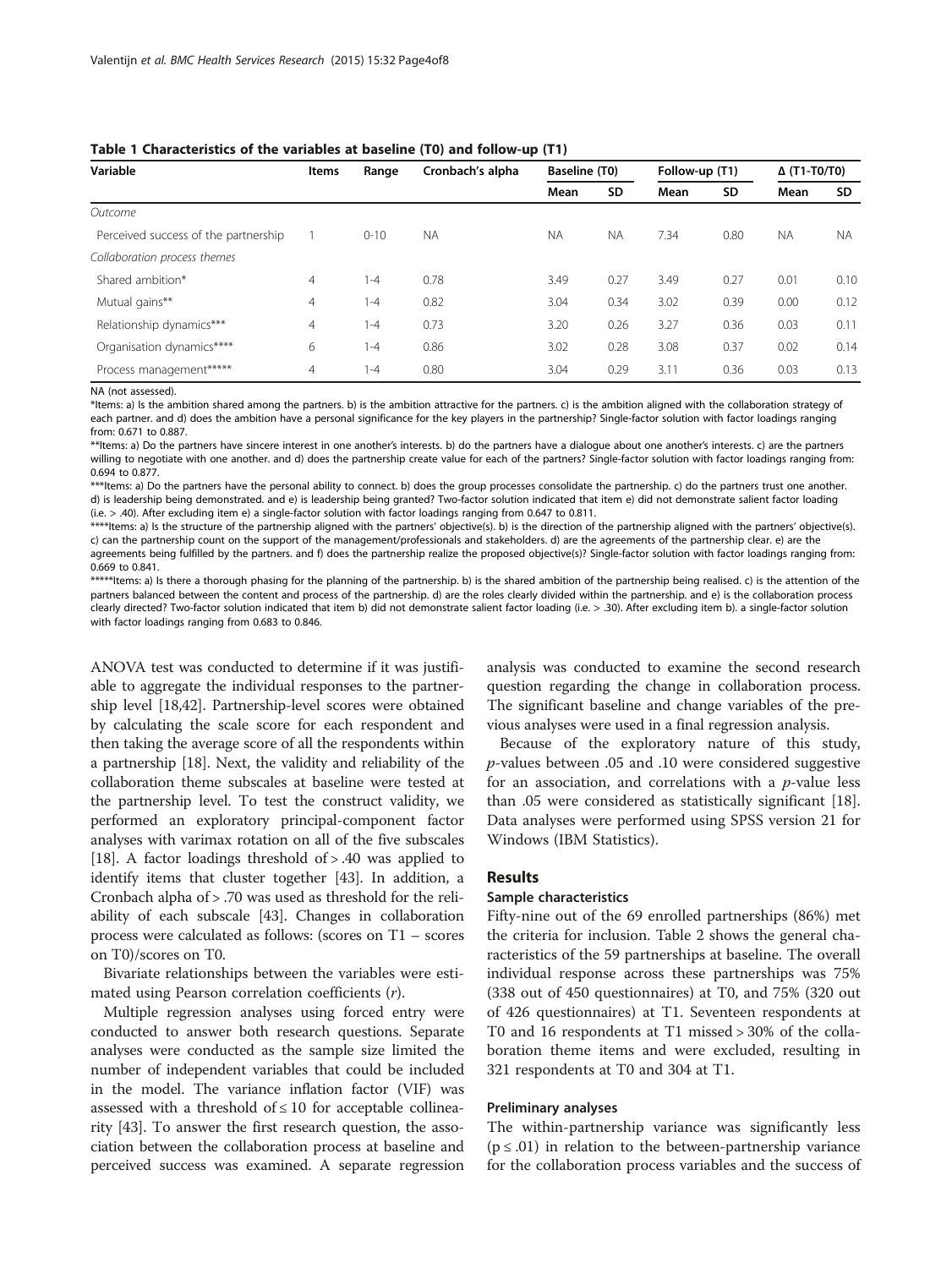<span id="page-4-0"></span>

|  | Table 2 General characteristics of the 59 partnerships |  |  |
|--|--------------------------------------------------------|--|--|
|--|--------------------------------------------------------|--|--|

| 22.9 (7.5), 5-36                |
|---------------------------------|
| 97.634 (45.846), 32.930-294.100 |
|                                 |
|                                 |
| 46 (78.0)                       |
| 13 (22.0)                       |
|                                 |
| 11(18.6)                        |
| 10 (16.9)                       |
| 17 (28.8)                       |
| 14 (23.7)                       |
| 7(11.9)                         |
|                                 |
|                                 |
| 50 (84.7)                       |
| 9(15.3)                         |
|                                 |
| 45 (76.3)                       |
| 14 (23.7)                       |
|                                 |
| 7(11.9)                         |
| 52 (88.1)                       |
|                                 |

the partnership. These findings suggest that the mean of the individual responses for each scale within a partnership is a good approximation of the partnership as a whole [\[18,42\]](#page-7-0).

Exploratory principal components factor analyses with varimax rotation showed that the shared ambition, mutual gains and organisational dynamics resulted in a one-factor solution (see Table [1](#page-3-0) notes). Initially, the relationship dynamics and process management scale resulted in a two-factor solution, and in both scales, one item did not demonstrate salient factor loading (i.e. > .40). These items (item e for relationship dynamics and item b for process management) were removed from the two scales, resulting in a satisfactory one-factor solution for both cases. In addition, the reliabilities of the scales were more than adequate, with Cronbach's alphas ranging from .86 for the organisational dynamic scale and .73 for the relationship dynamic scale. The results of the factor and internal reliability analyses as well as the descriptive statistics for all scales at T0 and T1 can be found in Table [1.](#page-3-0)

#### Correlations

Moderate to strong correlations were found between the collaboration process variables at T0 which were all statistically significant  $(p < .01)$  (Table [3](#page-5-0), rows 1–5). In addition, correlations between the change in collaboration process variables ranged from moderate to strong and were all statistically significant ( $p < .01$ , rows 6–10). Finally, statistically significant relations  $(p < .01)$  were found for the variables of mutual gains, relationship dynamics, organisational dynamics and process management at T0 and T1 with the perceived success of the partnership (Table [3,](#page-5-0) row 11).

#### Baseline collaboration process

The regression analysis showed the results obtained in response to the two main research questions (Table [4](#page-5-0)). In order to answer the first research question, Model 1 examined the baseline collaboration process variables that were associated with the perceived success of the partnership at T1. The baseline collaboration process explained 27% of the variance in partnership success. Only mutual gains (β = .36,  $p < 0.10$ ) and process management ( $\beta$  = .44,  $p$  < .10) were predictors for the final success of the partnership. None of the other baseline collaboration process variables had a predictive value for the perceived success.

## Change in collaboration process

To answer the second research question, Model 2, as shown in Table [4,](#page-5-0) was examined for association between the change variables of the collaboration process and the final perceived success of the partnership. Together the change variables of the collaboration process explained 43% of the variance in success, and change in relationship dynamics was found to be the greatest predictor of success ( $\beta$  = .45,  $p < .05$ ). None of the other change variables of the collaboration process had a predictive value for the final perceived success.

#### Combined model

Model 3 of Table [4](#page-5-0) identified the association between the significant baseline and changed variables of Models 1 and 2 along with the perceived success of the partnership. Together, these variables explained 72% of the variance in partnership success. Mutual gains (β = .35,  $p < .001$ ) and process management ( $\beta = .32$ ,  $p < .001$ ) at baseline and the change in relationship dynamics over time ( $\beta$  = .70,  $p$  < .001) were predictors for the final success of the partnership.

## **Discussion**

The aim of this study was to gain a better understanding of the collaboration processes and their relation to the perceived success of a partnership. Partnerships that were more positive about mutual gains and process management at baseline had a significant higher level of perceived success (research question 1). Additionally,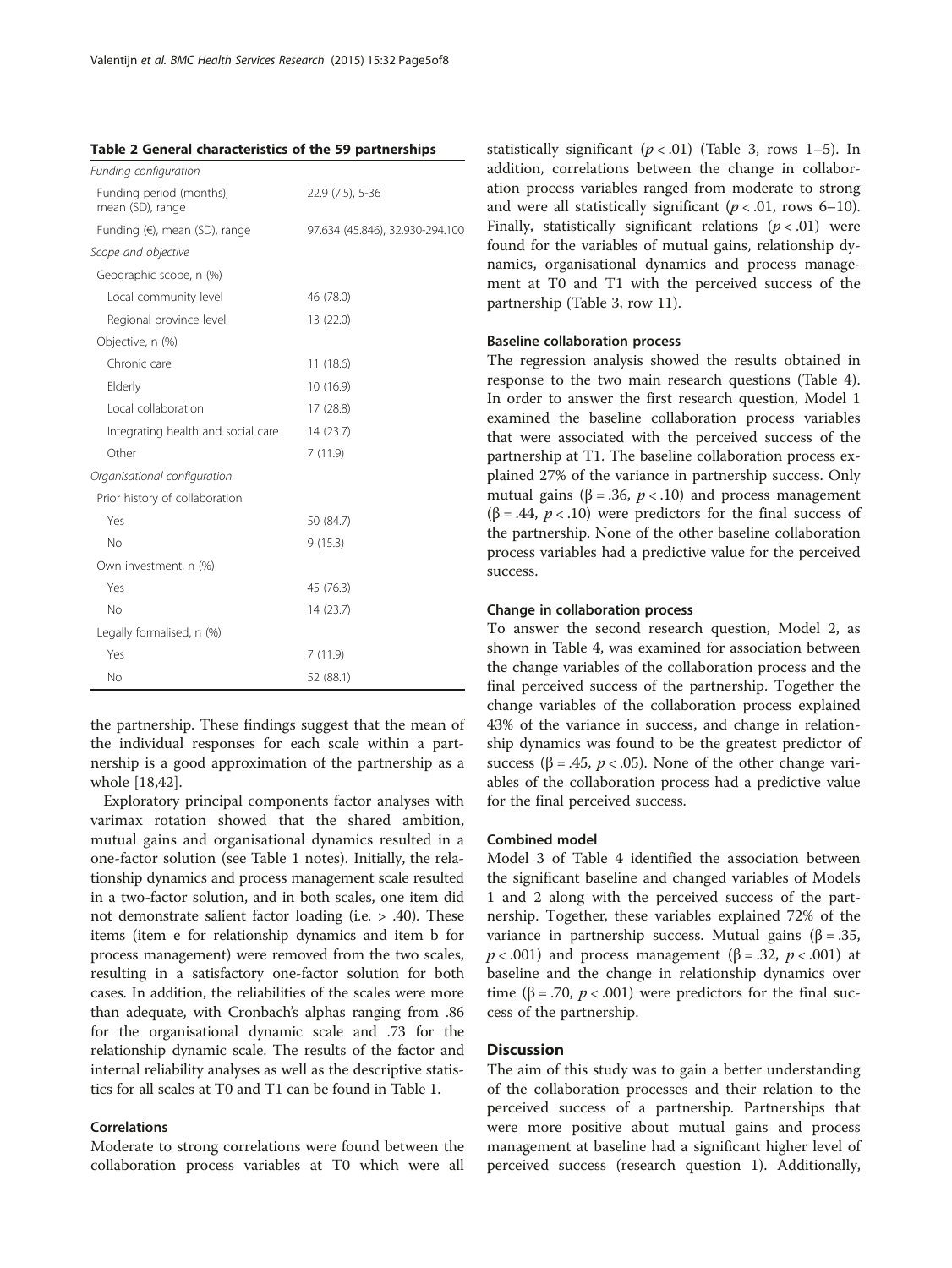| Variable                                 | (1)                  | (2)                  | (3)                  | (4)                   | (5)                  | (6)                  | (7)       | (8)                  | (9)                  | (10)      | (11) |
|------------------------------------------|----------------------|----------------------|----------------------|-----------------------|----------------------|----------------------|-----------|----------------------|----------------------|-----------|------|
| 1. Shared ambition                       |                      |                      |                      |                       |                      |                      |           |                      |                      |           |      |
| 2. Mutual gains                          | $0.68**$             |                      |                      |                       |                      |                      |           |                      |                      |           |      |
| 3. Relationship dynamics                 | $0.71***$            | $0.69***$            |                      |                       |                      |                      |           |                      |                      |           |      |
| 4. Organisation dynamics                 | $0.67**$             | $0.67$ **            | $0.80$ <sup>**</sup> |                       |                      |                      |           |                      |                      |           |      |
| 5. Process management                    | $0.54***$            | $0.55***$            | $0.70***$            | $0.84$ <sup>**</sup>  |                      |                      |           |                      |                      |           |      |
| 6. $\triangle$ Shared ambition           | $-0.63**$            | $-0.23$              | $-0.37***$           | $-0.32*$              | $-0.26$ <sup>*</sup> |                      |           |                      |                      |           |      |
| 7. ∆ Mutual gains                        | $-0.39**$            | $-0.37$ **           | $-0.30^{*}$          | $-0.26$               | $-0.07$              | $0.63$ **            |           |                      |                      |           |      |
| 8. ∆ Relationship dynamics               | $-0.30$ <sup>*</sup> | $-0.15$              | $-0.36$ **           | $-0.22$               | $-0.08$              | $0.61$ <sup>**</sup> | $0.75***$ |                      |                      |           |      |
| 9. $\triangle$ Organisation dynamics     | $-0.35***$           | $-0.12$              | $-0.32$ <sup>*</sup> | $-0.42$ <sup>**</sup> | $-0.26$              | $0.71***$            | $0.75***$ | $0.78***$            |                      |           |      |
| 10. ∆ Process management                 | $-0.25$              | $-0.00$              | $-0.28$ <sup>*</sup> | $-0.31$ <sup>*</sup>  | $-0.39$ **           | $0.62$ <sup>**</sup> | $0.50***$ | $0.58$ **            | $0.78$ **            |           |      |
| 11. Perceived success of the partnership | $0.27$ <sup>*</sup>  | $0.42$ <sup>**</sup> | $0.33***$            | $0.40$ <sup>**</sup>  | $0.46***$            | $0.32$ <sup>*</sup>  | $0.54***$ | $0.62$ <sup>**</sup> | $0.55$ <sup>**</sup> | $0.36***$ |      |

<span id="page-5-0"></span>Table 3 Pearson correlations for the study variables

 $*<sub>p</sub> < .05.$  \*\* $<sub>p</sub> < .01.$ </sub>

Δ change in collaboration process = (T1 score – T0 score)/T0 score.

partnerships that demonstrated an increase in relationship during the collaboration process also had higher levels of perceived success (research question 2).

#### Contribution of research findings

To the best of our knowledge, this research is among the first empirical studies to explore how changes in the collaboration process influence the final success of a partnership in an integrated primary care setting. An

## Table 4 Regression analysis predicting the perceived success of a partnership by baseline and change in collaboration process  $(N = 59)$

| Variable                                   | <b>Standardised beta</b><br>$coefficient (\beta)$ | <i>p</i> -value |  |  |  |  |  |  |
|--------------------------------------------|---------------------------------------------------|-----------------|--|--|--|--|--|--|
| Model 1: Collaboration process at baseline |                                                   |                 |  |  |  |  |  |  |
| Shared ambition                            | $-0.10$                                           | 0.59            |  |  |  |  |  |  |
| Mutual gains                               | 0.36                                              | $0.05*$         |  |  |  |  |  |  |
| Relationship dynamics                      | $-0.08$                                           | 0.72            |  |  |  |  |  |  |
| Organisation dynamics                      | $-0.08$                                           | 0.76            |  |  |  |  |  |  |
| Process management                         | 0.44                                              | $0.05*$         |  |  |  |  |  |  |
| Model 2: Change in collaboration process   |                                                   |                 |  |  |  |  |  |  |
| $\triangle$ Shared ambition                | $-0.22$                                           | 0.16            |  |  |  |  |  |  |
| $\Delta$ Mutual gains                      | 0.16                                              | 0.39            |  |  |  |  |  |  |
| $\triangle$ Relationship dynamics          | 0.45                                              | $0.02*$         |  |  |  |  |  |  |
| $\triangle$ Organisation dynamics          | 0.30                                              | 0.23            |  |  |  |  |  |  |
| $\Delta$ Process management                | $-0.77$                                           | 0.66            |  |  |  |  |  |  |
| Model 3: Combined                          |                                                   |                 |  |  |  |  |  |  |
| Mutual gains                               | 0.35                                              | $0.00***$       |  |  |  |  |  |  |
| Process management                         | 0.32                                              | $0.00***$       |  |  |  |  |  |  |
| ∆ Relationship dynamics                    | 0.70                                              | $0.00***$       |  |  |  |  |  |  |

Δ change in collaboration process = (T1 score - T0 score)/T0 score. Model 1:  $R^2 = .27^{**}$ . Model 2:  $R^2 = .43^{***}$  and Model 3: R2 = .72\*\*\*.  $**p* \le .05$ .  $**p* < .01$ .  $**p* < .001$ .

intriguing finding was that the mutual gains approach at baseline, e.g. being explicit and voicing the interests of the partners, was one of the preconditions related to the success of a partnership. Although the mutual gains approach is considered as an ongoing aspect of the successful functioning of a partnership [\[22,25](#page-7-0)-[27\]](#page-7-0), mutual gains did not change in the partnerships during our study. Process steering at the start of a partnership, defined as process management, played another crucial role in explaining the final success of a partnership. When comparing the collaboration process themes at the start with the change of collaboration process over time, only relationship dynamics appeared to have a significant effect on the final success of the partnership. This result highlights the importance of building relational capital during the developmental phase of a partnership and is consistent with previous research [[16,28,29\]](#page-7-0).

We found no association between higher scores of shared ambition (e.g. vision and mission of the partnership) and the perceived success of a partnership, even though a clear vision and mission is widely regarded as an essential condition for a successful partnership [[16,23\]](#page-7-0). This might be explained by the evolution of the partnerships included in this study. One explanation could be that the partnerships had already developed and sustained a shared ambition at the start of the study, partly as a result of applying for the grant from the funding agency. Likewise, the majority of the partnerships were already formed before the start of the program.

Furthermore, our findings show that organisation dynamics did not appear to have any importance on the final success of a partnership. We found this result surprising given the focus of the "Primary Focus" programme on the organisational arrangements within the partnerships (see [Methods](#page-1-0) section). The need for effective organisational arrangements is suggested in various academic fields (e.g.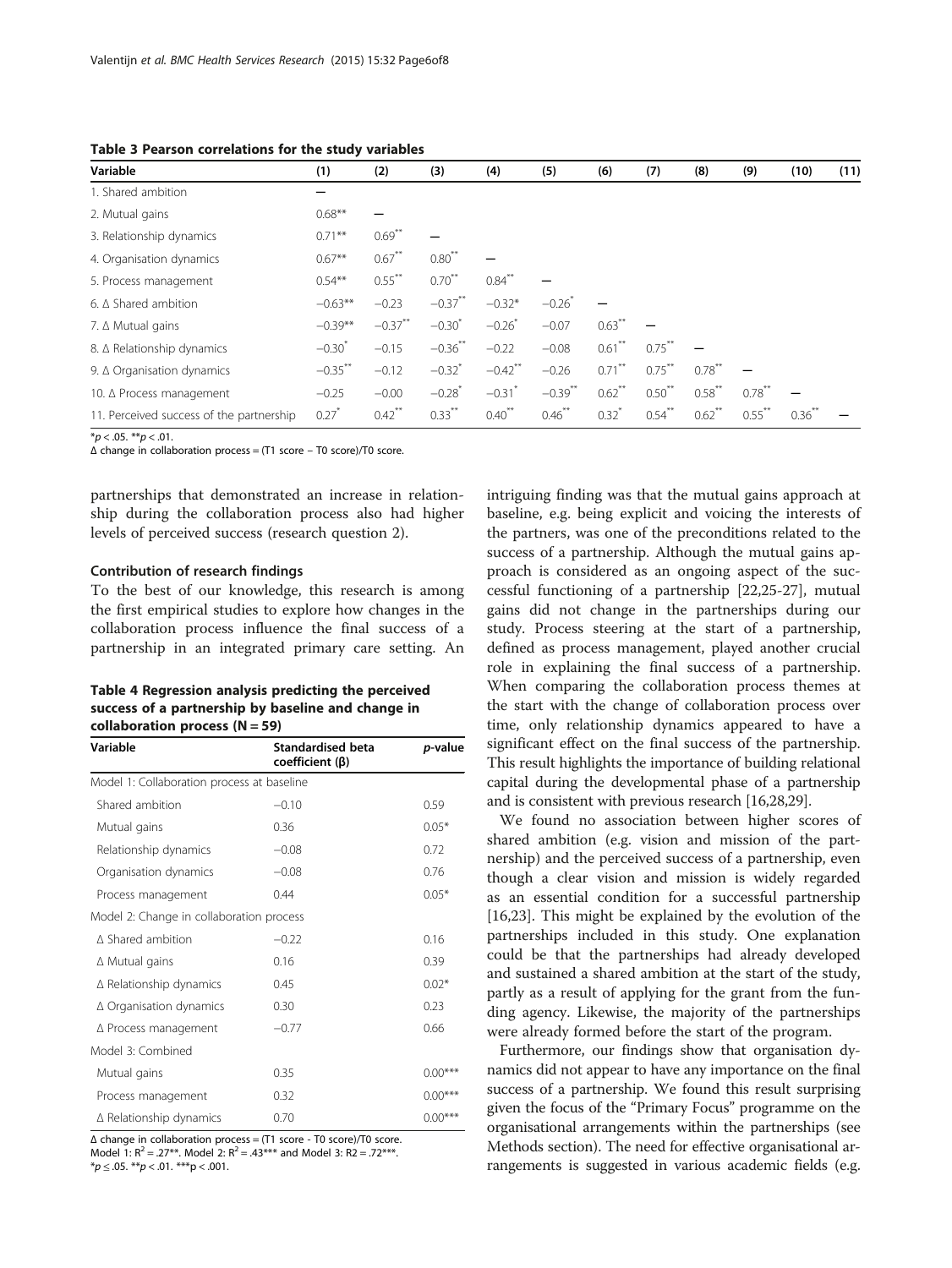<span id="page-6-0"></span>economics, business administration, management, and public health sciences) [\[16,33](#page-7-0)-[36](#page-7-0)]. Existing literature also suggests that both trust-based (relationship dynamics) and control-based (organisational dynamics) governance mechanisms play a crucial role in partnership development [[34,35\]](#page-7-0). Given the fact that an increase in relationship dynamics during the programme had a significant effect on the perceived success, this may indicate that trust-based governance mechanisms are of more importance in the development of integrated primary care projects.

## Implications for practice and research

Our findings can help to improve the formation and development of a partnership, as many partnerships struggle to realise their collaborative advantage [\[16,18-20,38](#page-7-0)]. The strength of this study is the longitudinal design, which allowed studying a more causal relationship between collaboration process and the perceived success of a partnership. This knowledge is a vital step to understanding and improving the collaborative advantage of integrated care approaches. Another positive point of this study was the relatively high response rates (75%) at both time points. The forced answering method and the cooperation with the project coordinators during the data collection process likely contributed to the high response rates.

The study has also some limitations. Although the included partnerships in this study varied in their duration, scope, objectives and size, they constituted a convenience sample. Due to the potential bias of the selected participants, caution should be taken when generalizing the results of this study. For example, positive results are likely to be overrepresented. Through the selection process of the funding agency, more successful partnerships could have been selected. In particular, the dependency of the partnerships on funding could have resulted in more positive reporting by the steering group members in order to be perceived more favourably for future funding. Moreover, the use of self-reported data always involves risks of social desirability and differences in recall [\[44](#page-7-0)]. Furthermore, this study represents the managerial perspective of the steering group members within a partnership. Therefore, the results cannot be generalized without reservations to reflect the perspectives of all the actors (e.g. clients, professionals or policymakers) involved in an integrated primary care setting [[2,7\]](#page-7-0). In addition, to our knowledge, this is one of the few studies that used a survey to study the collaboration process, with little empirical precedent to develop most of the measures that were used. Although the construct validity was assessed at baseline, the reliability of the scales over time (i.e. test-retest reliability) was not assessed. Therefore, there is scope to improve and refine some of the measures used in this study.

Future research should focus on the development of outcome measures that represent the different perspectives of all actors (e.g. policymakers, managers, health care professionals and patients), and can be used as a proxy for partnership performance. Furthermore, it would be useful to develop additional measures using objective data (e.g. meeting hours along with methods and frequency of contacts among partners) and to examine how they relate to corresponding self-report measures. Future research should also examine how the theoretical relationships considered in this study are related to the actual impact of a partnership on health and cost-related outcomes [[3\]](#page-7-0).

## Conclusion

The findings of this study allow us to better understand the underlying collaboration process and offer a potentially powerful method to predict the success of an integrated primary care partnership. Our results indicate that managing a successful partnership within an integrated primary care context explicitly requires partners' interests and process management at the start, and, subsequently, the building of relational capital throughout the collaboration process. While our findings do not guarantee the success of a partnership, our results do underscore the importance of monitoring the collaboration process which underlies the development of partnerships in order to achieve their full collaborative advantage.

## Additional file

#### [Additional file 1:](http://www.biomedcentral.com/content/supplementary/s12913-014-0634-x-s1.docx) Semi-structured interview guide.

#### Competing interests

The authors declare that they have no competing interests.

### Authors' contributions

All authors contributed to the conception, design, interpretation of data, drafting and editing of the manuscript. PV acquired the data; PV and MB analyzed the data. All authors have read and approved the manuscript.

#### Acknowledgements

This study was funded by The Netherlands Organization for Health Research and Development (ZonMw) grant no. 154013001, The Hague. The authors are grateful to ZonMw for funding this research. We would like to express our profound gratitude to Linda Baaij and Judith Houtman for facilitating the data collection. Finally, the authors wish to thank all participants of the partnerships for their involvement.

#### Author details

<sup>1</sup> Jan van Es Institute, Netherlands Expert Centre Integrated Primary Care, Randstad 2145-a, 1314 BG Almere, The Netherlands. <sup>2</sup>Scientific Centre for Care and Welfare (Tranzo), Tilburg University, Tilburg, The Netherlands. <sup>3</sup>Saw Swee Hock School of Public Health, National University of Singapore, Singapore, Singapore. <sup>4</sup>Department of Health Services Research, School for Public Health and Primary Care, Faculty of Health, Medicine and Life Sciences, Maastricht University, Maastricht, The Netherlands. <sup>5</sup>Institute of Health Policy and Management, Erasmus University Rotterdam, Rotterdam, The Netherlands. <sup>6</sup>Department of Psychology, Health & Technology, University of Twente, Enschede, The Netherlands.